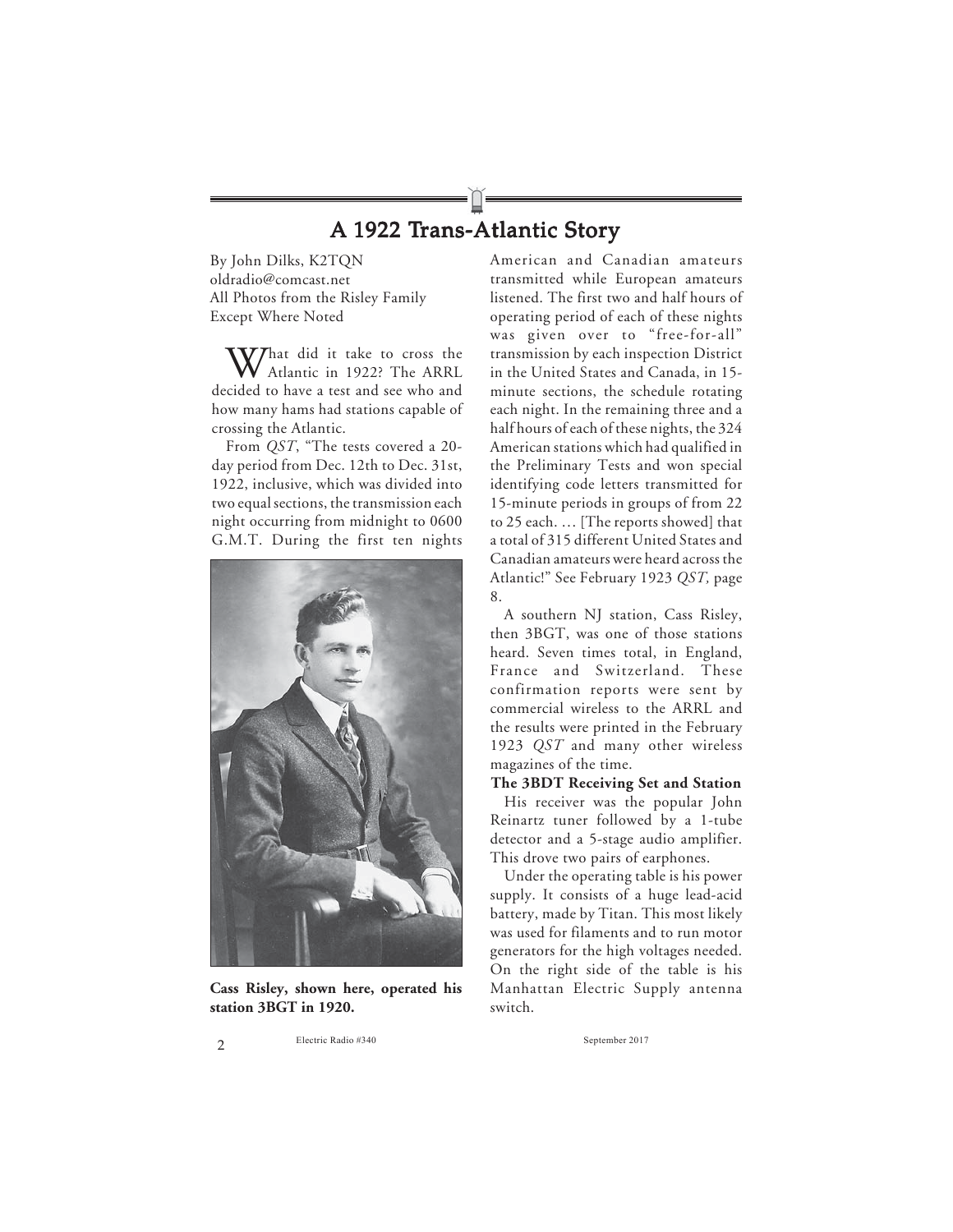On top of the table on the right is his early microphone, so it is assumed he was experimenting with voice transmissions around this time.

His eye-shade visor is hanging on the light above. On the wall behind this light is his QSL card collection which is impressive for the time. Note his prized "1AW" card front and center.

In a press interview, as printed in the *Sunday Gazette, The Atlantic City Press* February 11,1923, Cass Risley said:

"I have been interested in wireless for 10 or 12 years, beginning with a crystal detector set. At first I was only ab1e to hear a few ships and my transmitting apparatus would carry only about a block. There is a wide difference between my apparatus then and now.

"The transmitting set I used during the recent oceanic tests is made of four fivewatt, bulbs. These are fed by a 500-volt direct current motor generator. The set is tuned to transmit on a 200-meter wave length. I have been heard as far east as England, France and Switzerland; as far north as the Porcupine gold mining area in northern Ontario, Canada: as far west as Albany, Oregon, 60 miles from the Pacific Ocean, and as far south as Colon, Panama.

"My aerial is of the inverted L type, consisting of 12 wires stretched between two spreaders of wood, each of which is 20 feet long. One terminal of this aerial is supported by a mast 72 feet above the



**The original photo caption for this print reads: "3BGT Now W2BGT as it was in 1921- 22, One of the first to be heard across the Atlantic, Cass Risley Operator"**

Electric Radio #340 September 2017 3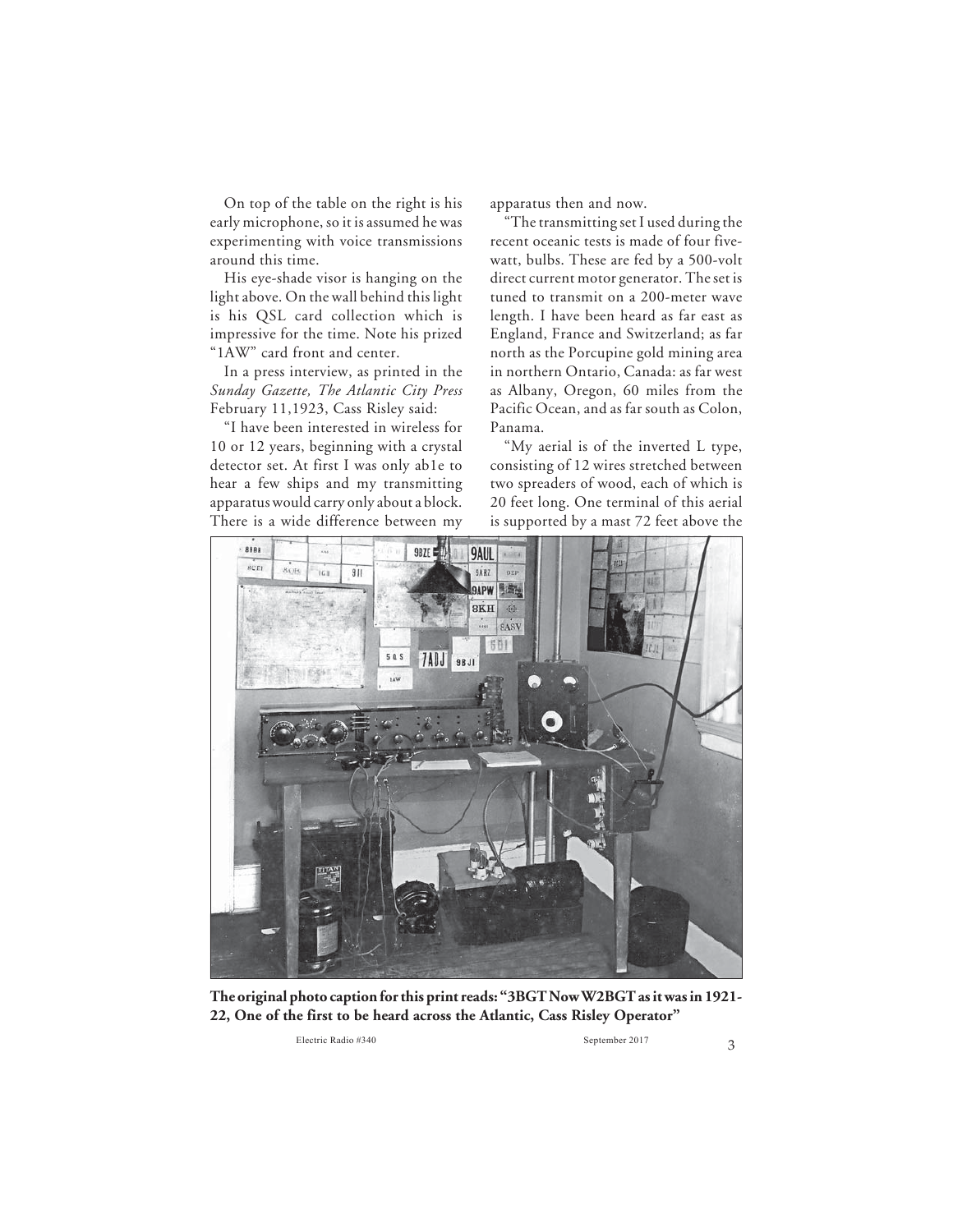

ground; the other end being supported by the peak of the house, 38 feet high. Each aerial wire is carried by a three inch Insulator. Ground connection is the city water pipes, also six copper wires buried six inches in the ground, and a large piece of sheet iron buried six feet underground.

"The Wireless mast is of all metal Tubing. The iron pipe is four inches in diameter at the bottom, with a diameter at the middle of three and one-half inches, and a top width of three inches. This mast extends into the ground four feet. The height of the mast above ground is 72 feet, and it is supported

**Cass shows off his 20-foot antenna spreaders.** by nine guy wires."

ATLANTIC CITY THE WORLD'S PLAYGROUND 30.66 **III I ROMANTES LISTE DE L'ULTU** Radio................ Ur................ Sigs WKD Hr................ EST................ 193  $QSA...$  $\ldots \ldots \ldots R$ . Pse. QSLL? Tnx es 73 OM. A. R. R. L.  $\n Remarks\n$ ........... C. S. Risley, 3 N. Sumner Avenue, Atlantic City, N. J., U. S. A. 4 Electric Radio #340 September 2017